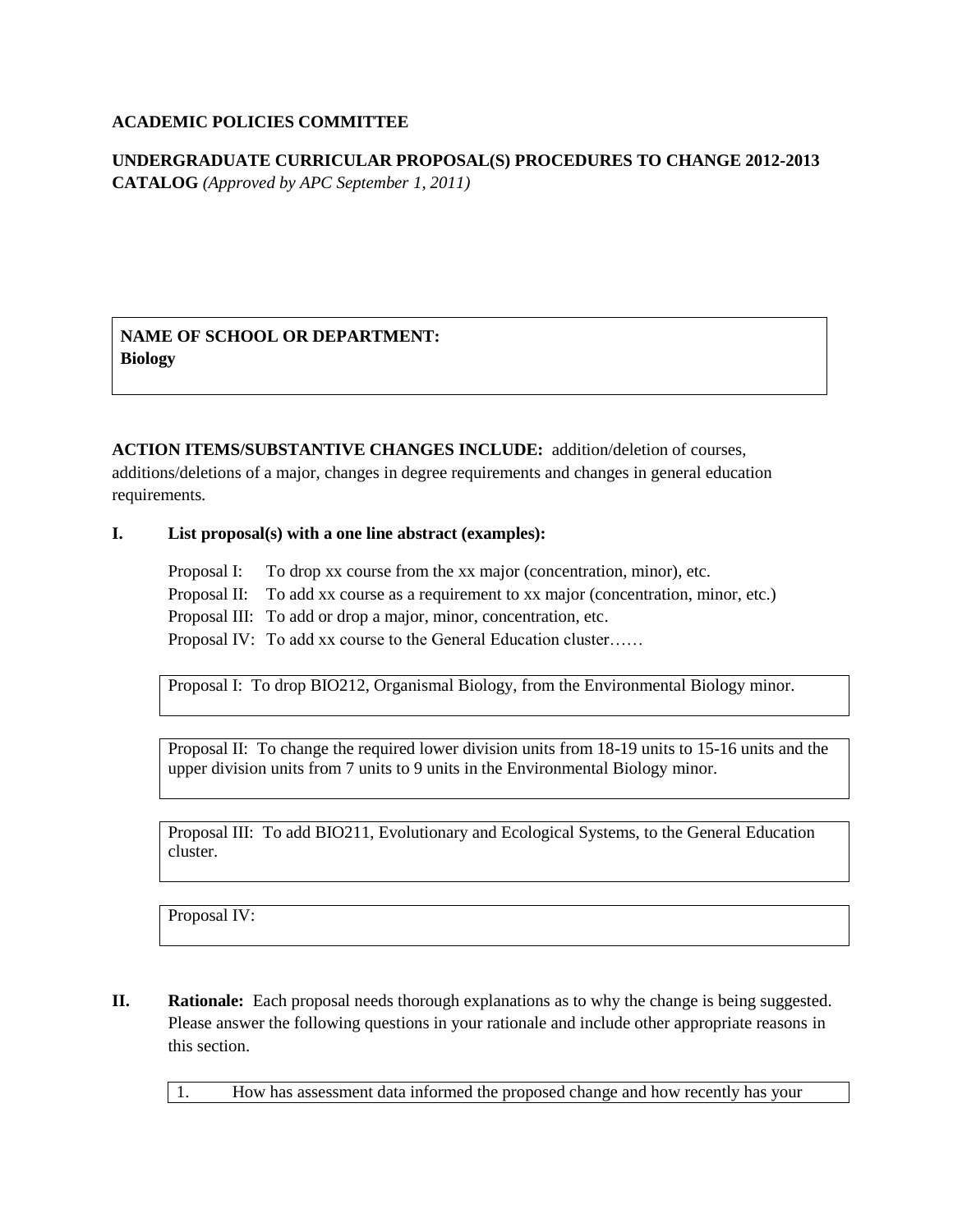department or school completed a program review? For example, have alumni, outside reviewers, etc., suggested improvements?

The Biology Dept. completed a program review in 2009, however the proposed changes are being driven by other factors:

Proposals I-II: There are not enough upper-division units in the Environmental Biology minor.

Proposal III: First, the Environmental Biology track of the Computational Science minor requires an appropriate GE Biology course. Second, since one of our freshman Biology courses (BIO210) is already listed as a GE course, it is appropriate for our other freshman course (BIO211) to also be listed as a GE course.

2. What are comparable universities and colleges doing?

Proposal I-II: Not applicable.

Proposal III: The rationale for the Computational Science minor is discussed in that APC proposal.

3. Is the change related to stipulations imposed by outside accrediting agencies (addressing standards, etc.)?

Proposal I-II: No. Proposal III: No.

4. How does the proposed change relate to the mission of the university?

Proposal I-II: Not applicable.

Proposal III: BIO211 comprises a thorough introduction to Evolution, Ecology and Sustainability, the latter being a major concern in our stewardship of God's creation. We considered what we would like students to know for their future lives, and we decided that a thorough knowledge of evolutionary theory and of creation-care are the most essential issues, and also the ones we focus on for our other General Education courses. Thus, it is entirely appropriate that BIO211 would be able to fulfill a GE requirement.

5. How does the change accommodate the department or school's learning outcomes for the major, minor, concentration, etc.? For instance, does the change help balance out the curriculum, or does it fill in a missing gap that would help strengthen the program? Does it add breadth or depth, etc.?

Proposal I-II: The learning outcomes are met via other courses, and BIO212 is not a prerequisite for any of the upper-division electives.

Proposal III: The learning outcomes for the Computational Science minor are discussed in that APC proposal.

6. What impact will it have on the size of the major, minor, etc.?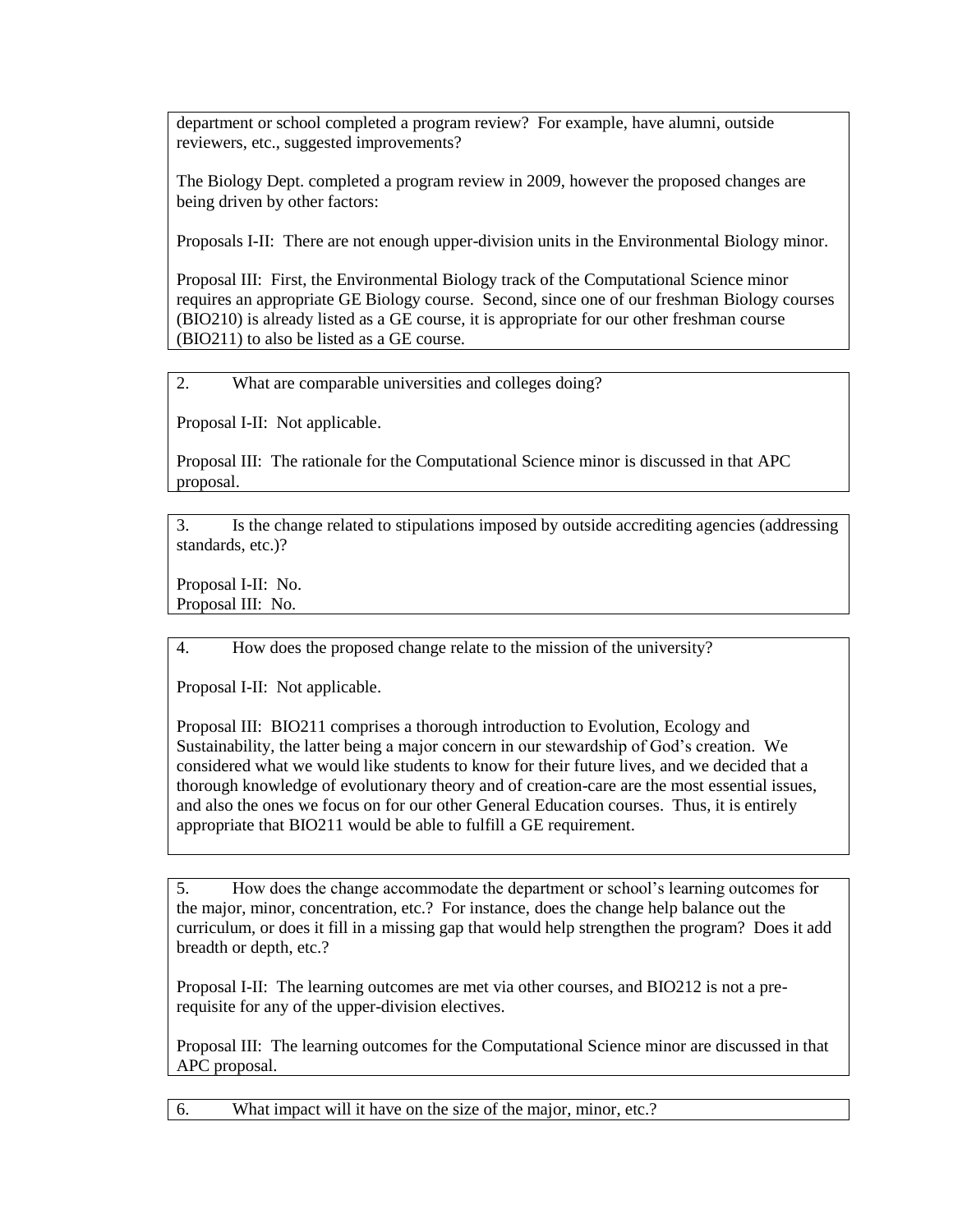Proposal I-II: BIO212 was originally listed as an upper-division course in the minor, but we then changed it to a lower-division course in order to accept transfer credit from the community colleges. This change increased the lower-division units in the minor and decreased the upperdivision units below the required 12. Since this situation is clearly unacceptable, and keeping BIO212 in the minor would cause it to be too large, we propose to remove BIO212 from the required courses. This will change the minor back to the way it was before. (Note that Spring, 2012, will actually be the first time that BIO212 is even taught.)

Proposal III: The main reason we propose that BIO211 be considered a GE course is so that students who are Computational Science minors with an Environmental Biology focus will be able to receive GE credit for taking BIO211, which is a pre-requisite for BIO360, Ecology. Instituting this change will keep the size of this minor at a reasonable number of units for these students. Additionally, at least half of the material in BIO211 overlaps with BIO102 or BIO105, so it wouldn't make sense to require students in this minor to take one of those GE courses in addition to BIO211.

Finally, if students leave the Biology, Biology-Chemistry, or Environmental Science major after one semester, then it is also appropriate that BIO211 should count as their GE requirement for a Life Science with a lab. The same is already true of BIO210, which is the other option that students take for their first semester in the major.

7. Will the change(s) be sustainable with human and financial resources?

Proposal I-II: No impact on human or financial resources.

Proposal III: We expect only a small increase in the number of students taking BIO211 as Computational Science minors, and thus the change should be sustainable.

We do not predict that the general population will choose this course to meet one of their GE requirements because 1) it is more difficult than the 100 level GE courses, and 2) the title of the course contains the word "Evolution" in it, which is an uncomfortable word for many students that are just looking for a course to fulfill a GE requirement. Although our other GE courses have significant amounts of evolutionary theory in them, this is not immediately apparent to the students by the title of the course. However, if a student from the general population wants to take the course (perhaps because they would like a better grasp of evolutionary theory), then we would welcome them into it!

8. State other rationale that you deem appropriate.

Proposal III: This change was discussed with the MICS and Chemistry Departments and they heartily approve.

**III. Tentative Syllabus/Course Learning Outcomes:** If you are proposing new courses, please include a tentative syllabus with course learning outcomes. This should not include textbooks, calendar, etc., but merely an idea of what the course content will include as well as what you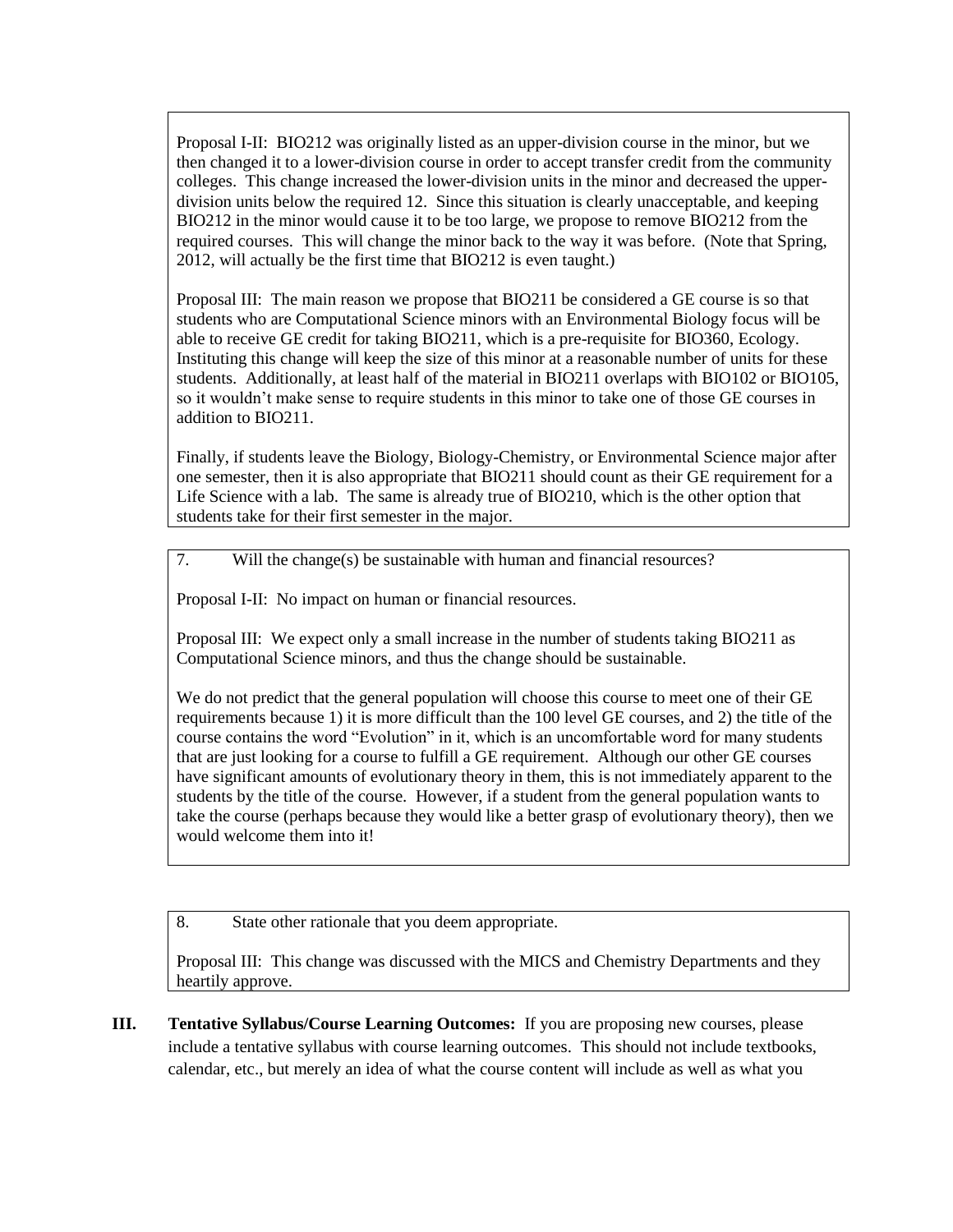hope the student will accomplish by the end of the course. **State four course learning outcomes at the most.** 

**Syllabus: Outcomes:**

- **IV. Catalog Copy:** What will these changes look like in the catalog?
	- 1. If proposing to substitute new courses for old ones, **list old and new course descriptions side by side.**
	- 2. State with precision what a new major, concentration, minor will look like.
		- Keep in mind academic policies with regard to number of units for major, minors, etc. See resource section at the end of this template.

| Catalog Copy (Present)                      |                | Catalog Copy (New)                          |                         |
|---------------------------------------------|----------------|---------------------------------------------|-------------------------|
| <b>REQUIRED</b>                             |                | <b>REQUIRED</b>                             |                         |
| BIO 102 Environment and People*             | 4              | BIO 102 Environment and People*             | 4                       |
| <b>BIO 211 Ecological and Evolutionary</b>  |                | BIO 211 Ecological and Evolutionary         |                         |
| <b>Systems</b>                              | 4              | <b>Systems</b>                              | 4                       |
| <b>BIO 212 Organismal Biology</b>           | 3              |                                             |                         |
| BIO 360 Ecology                             | 3              | BIO 360 Ecology                             | 3                       |
| CHE 101 Chemistry and Society*              | 4              | CHE 101 Chemistry and Society*              | 4                       |
| <b>OR</b>                                   |                | <b>OR</b>                                   |                         |
| CHE 151 General Chemistry Tutorial* (1)     |                | CHE 151 General Chemistry Tutorial* (1)     |                         |
| AND                                         |                | AND                                         |                         |
| CHE 152 General Chemistry I*                | $\overline{4}$ | CHE 152 General Chemistry I*                | 4                       |
|                                             |                |                                             |                         |
| <b>TOTAL</b>                                | 18-19          | <b>TOTAL</b>                                | $15-16$                 |
| <b>UPPER-DIVISION ELECTIVES</b>             |                | <b>UPPER-DIVISION ELECTIVES</b>             |                         |
| Approved electives**                        | 3              | Approved electives**                        | $\overline{\mathbf{5}}$ |
| One approved off-campus field-immersion     |                | One approved off-campus field-immersion     |                         |
| course                                      | 4              | course                                      | 4                       |
| <b>TOTAL</b>                                | 7              | <b>TOTAL</b>                                | 9                       |
| **Approved electives include the following: |                | **Approved electives include the following: |                         |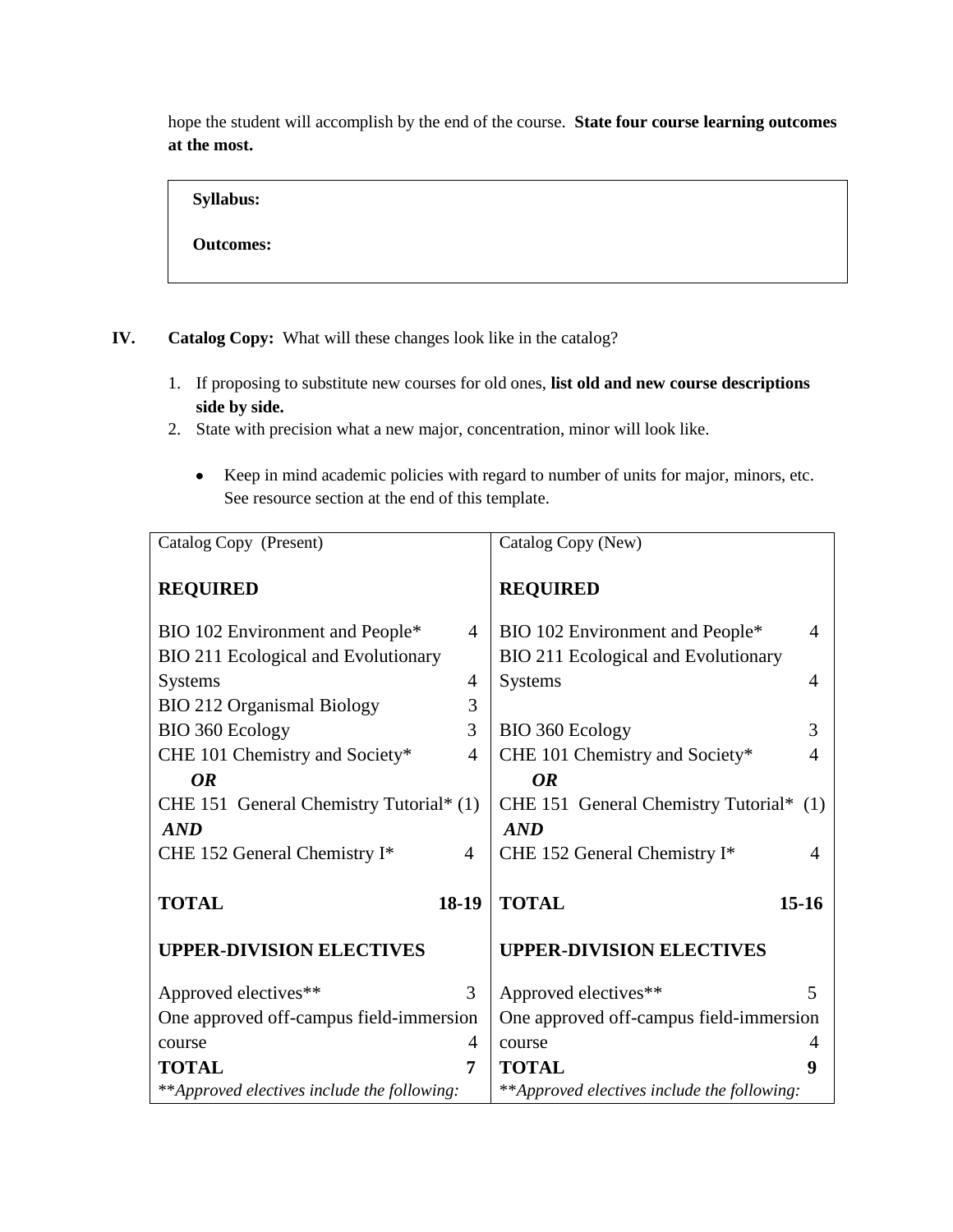| Biology 310, Biology 320, Biology 325,<br>Biology 330, Biology 340, Biology 370,<br>Biology 410, and Biology 430 | Biology 310, Biology 320, Biology 325,<br>Biology 330, Biology 340, Biology 370,<br>Biology 410, and Biology 430 |
|------------------------------------------------------------------------------------------------------------------|------------------------------------------------------------------------------------------------------------------|
|                                                                                                                  | <b>TOTAL FOR MINOR</b><br>24-25                                                                                  |
| $25 - 26$<br><b>TOTAL FOR MINOR</b>                                                                              |                                                                                                                  |

| Old Descriptions                                                                                                                         | New Descriptions                                                                                                                      |
|------------------------------------------------------------------------------------------------------------------------------------------|---------------------------------------------------------------------------------------------------------------------------------------|
| <b>BIO 211 (4) ECOLOGICAL AND</b><br><b>EVOLUTIONARY SYSTEMS</b>                                                                         | <b>BIO 211 (4) ECOLOGICAL AND</b><br><b>EVOLUTIONARY SYSTEMS - GE</b>                                                                 |
| An introduction to the principles of<br>ecology, evolutionary biology and<br>sustainability. Lecture and lab. Offered<br>every semester. | An introduction to the principles of ecology,<br>evolutionary biology and sustainability.<br>Lecture and lab. Offered every semester. |

# **V. Recorded Department/School Vote:**

Please state the number and percentage of department school faculty who voted for the proposal. If other departments are affected, please inform the committee how those departments voted.

All Biology faculty, except Darrel Falk, were present and voted unanimously to approve both proposals.

### **VI. Library Impact:**

What new library acquisitions, if any, will be needed to support the proposed changes? (If none, please state that.)

No library impact.

## **VII. Technological Impact:**

 What new software, hardware or additional lab space will be needed to support the proposed changes? (If none, please state that.)

No technology impact.

#### **VIII. Final Summary: Review course and staffing impact with your College Dean.**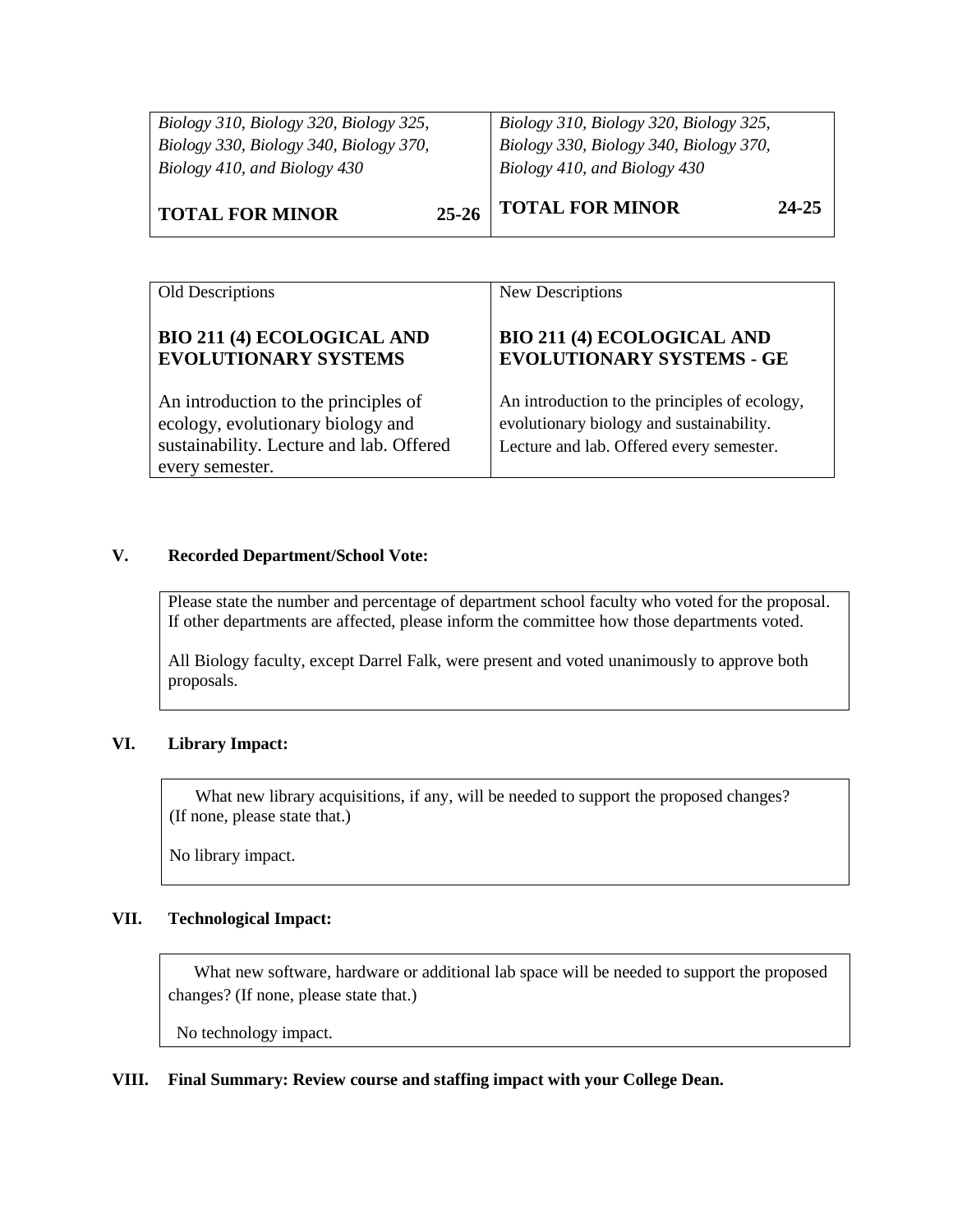| <b>Total course additions: 0</b>                                                      |
|---------------------------------------------------------------------------------------|
| Total course deletions: 0                                                             |
| Total unit additions: 0                                                               |
| <b>Total unit deletions: 0</b>                                                        |
| Rotation of courses or deletion of sections to accommodate additions: Not applicable. |
| Staffing impact/increase or decrease: No staffing impact.                             |

### **IX. Academic Policies Information to facilitate your work:**

### **Majors:**

- 1. Maximum number of units for a B.A. major: **49 units beyond G.E.**
- 2. Maximum number of units for a B.S. major: **59 units beyond G.E.**
- 3. Minimum number of upper division units in any major: **24 units**, half of which must be completed in residency.

#### **Minors:**

- 1. Minimum number of units for a minor: **16 units**
- 2. Minimum number of upper division units: **12 units**
- 3. Minimum number of units completed in residency: **9 units**

**NON ACTION OR PROCEDURAL CHANGES:** These changes will not go to the faculty floor for a vote. These are changes that include: revision of course descriptions including title, number or prerequisites, alternate year listing in the Catalog and the cross listing of courses.

### **I. List proposals with a one line abstract.**

Examples:

Proposal I: To change xx description to read…..

Proposal II: To change pre-requisites for xx course….etc.

Proposal I: To change the pre-requisites for BIO310, Botany, to a correct description in the catalog.

Proposal II:

 $\setminus$ 

### **II. List current descriptions and new descriptions side by side.**